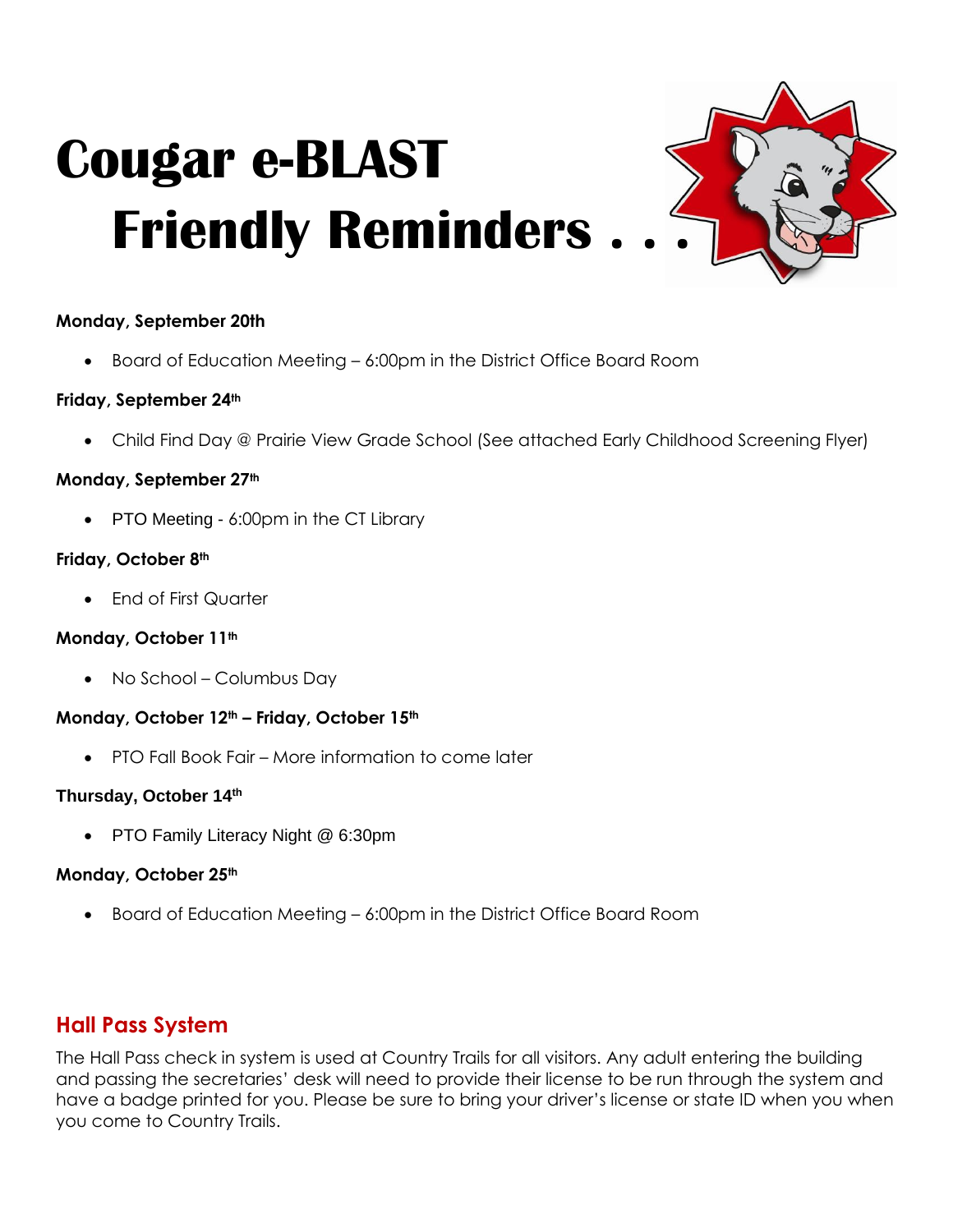### **2021-2022 Elementary Handbook**

As a reminder, please log into Skyward to review and sign the handbook verification for the 2021- 2022 school year. There are approximately 275 families that still need to complete this. When completing, please make sure to complete the signature in addition to checking the box. A signature is required to complete the process. Thank you for your attention to this important matter.

### **Destruction of Records**

Central Community Unit School District 301 will destroy special education records from school years 2015 -16 and prior of students who graduated, transferred, or otherwise permanently withdrew from special education services.

Special education records may include reports of psychological and social work evaluations, multidisciplinary planning conferences, annual reviews, copies of individual Education Programs and other relevant information.

If a parent or student wants those records, they should call the Student Support Services & Special Education Office at 847-464-5863 before October 20, 2021.



# 2021-22 **Cougar Reading** MADNESS

Our annual Cougar Reading Madness challenge continues and we are so excited to begin! The goal of this challenge is to bring together our community of learners and build a global energy around reading with intrinsic motivation. To accomplish this, we use a NCAA March Madness style format to build excitement and anticipation leading up to the champion title COUGARS' MOST LOVED BOOK! Every month, October - January, every class in the building reads 8 books. ALL books are read aloud so that the entire class. While the entire school is reading the same text, the chosen texts can carry different messages and teaching points depending on the grade level. Each text was carefully selected, as it is believed to be highly engaging for a broad range of ages and interests. From now until Spring Break we will vote on these books until one remains! Please help continue the excitement over this challenge at home by asking your child about the books being read in class. We launch the challenge Friday, September 24! Happy reading!!!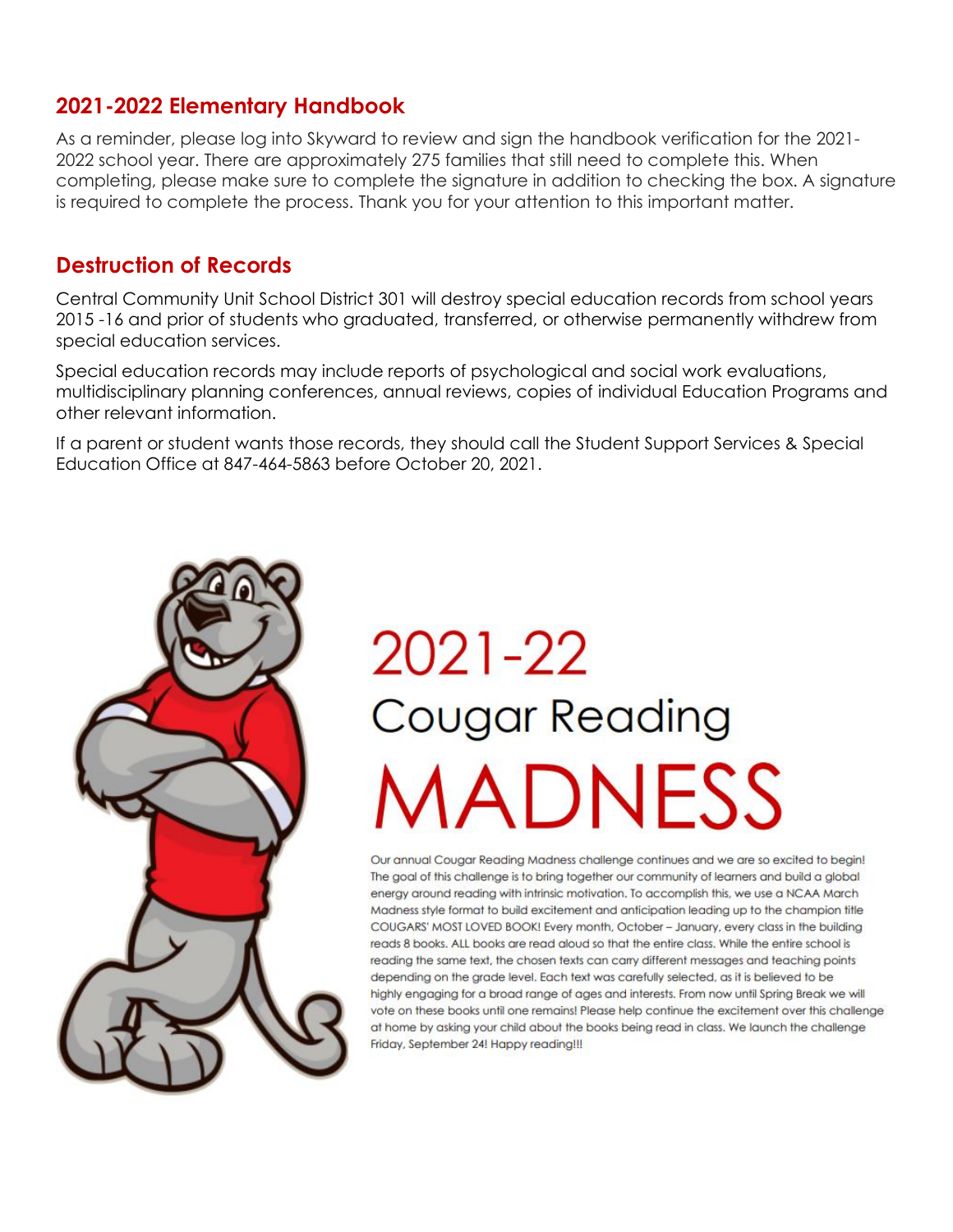

# **Early Childhood Screenings**



Child Find is an ongoing process through which all children, from birth through 21 (i.e., through the day before the student's 22nd birthday), or who may be eligible for early intervention, or who may be in need of special education services are identified, located and evaluated. Each school district is responsible for actively locating, identifying and evaluating all children who live within the district boundaries who may qualify to receive special education and/or related services.

Children 5 years old and younger that reside in D301 can be screened at any location listed below. Children birth up to 3 years old can also contact DayOneNetwork at 630-879-2277 to discuss early intervention services.

> September 24, 2021 - Prairie View Grade School October 15, 2021 - Country Trails Elementary School November 19, 2021 - Howard B. Thomas Grade School December 10, 2021 - Prairie View Grade School January 21, 2022 - Country Trails Elementary School February 18, 2022 - Howard B. Thomas Grade School March 11, 2022 - Prairie View Grade School April 8, 2022 - Country Trails Elementary School

May 13, 2022 - Howard B. Thomas Grade School/Prairie View Grade School/Country Trails Elementary School

The following areas are sample behaviors that might indicate that a preschool child may be eligible for special education services:

- Does not talk or communicate as well as others his/her age  $\bullet$
- Is always on the fringe of activities, never really involved  $\bullet$
- Finds it difficult to play with other children
- Has difficulty with feeding, dressing and toileting  $\bullet$
- Has difficulty putting together a puzzle, matching shapes/patterns  $\bullet$
- Has difficulty sitting still while listening to a short story or watching television
- Does not know the names of common objects  $\bullet$
- Cannot jump in place, appears clumsy, and/or walks into objects  $\bullet$

If you notice that your child has displayed any of the above difficulties, or if you have other concerns, please call 847-464-5863 to arrange an early childhood screening.

For more information visit the Early Childhood website at https://central301.net/early-childhood/